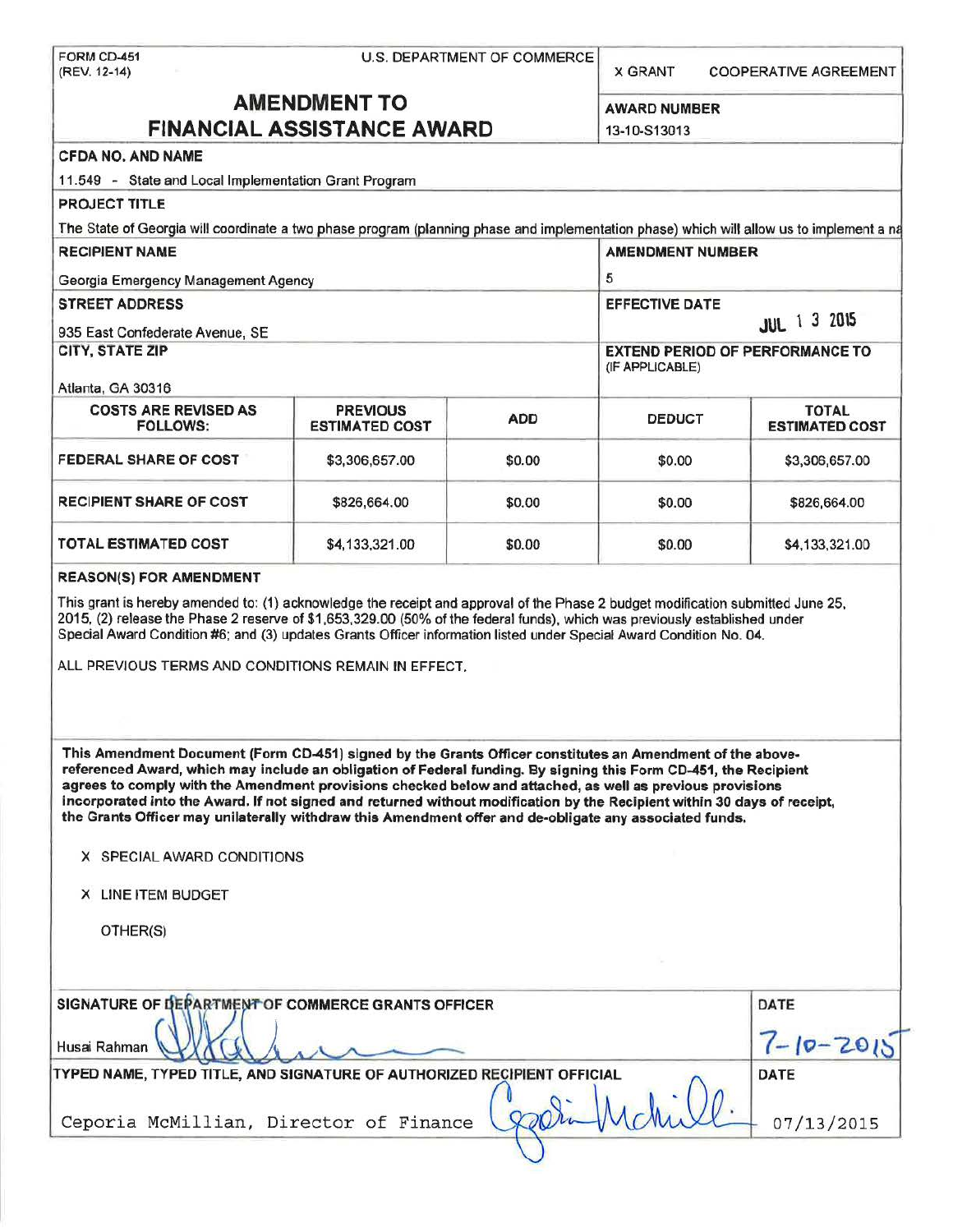Award Number: 13-10-513013, Amendment Number 5 Federal Program Officer: Yuki Miyamoto-Mendez Requisition Number. 513013 Employer Identification Number: 580973190 Dun & Bradstreet No: 137517624 Recipient 10: 1378649 Requestor 10: 1378649

# Award ACCS Information

| Bureau<br>Code | <b>FCFY</b> | Project-Task | <b>Org Code</b>        | <b>Qbl</b> Class | <b>Qbligation Amount</b> |
|----------------|-------------|--------------|------------------------|------------------|--------------------------|
| 61             | 2013        | 8150000-000  | 11-00-0000-00-00-00-00 | 41-19-00-00      | \$0.00                   |

### Award Contact Information

| <b>Contact Name</b>   | <b>Contact Type</b> | Email                         | Phone      |  |  |
|-----------------------|---------------------|-------------------------------|------------|--|--|
| Ms. Ceporia McMillian | Administrative      | ceporia.mcmillian@gema.ga.gov | 4046357041 |  |  |
| Ms. Ceporia McMillian | Technical           | ceporia.mcmillian@gema.ga.gov | 4046357041 |  |  |

## NIST Grants Officer:

Husai Rahman 100 Bureau Drive, MS 1650 Gaithersburg, MD 20899-1650 (301) 975-4355

## NIST Grants Specialist:

Nuria Martinez 100 Bureau Drive, MS 1650 Gaithersburg, MD 20899-1650 (301) 975-6215 .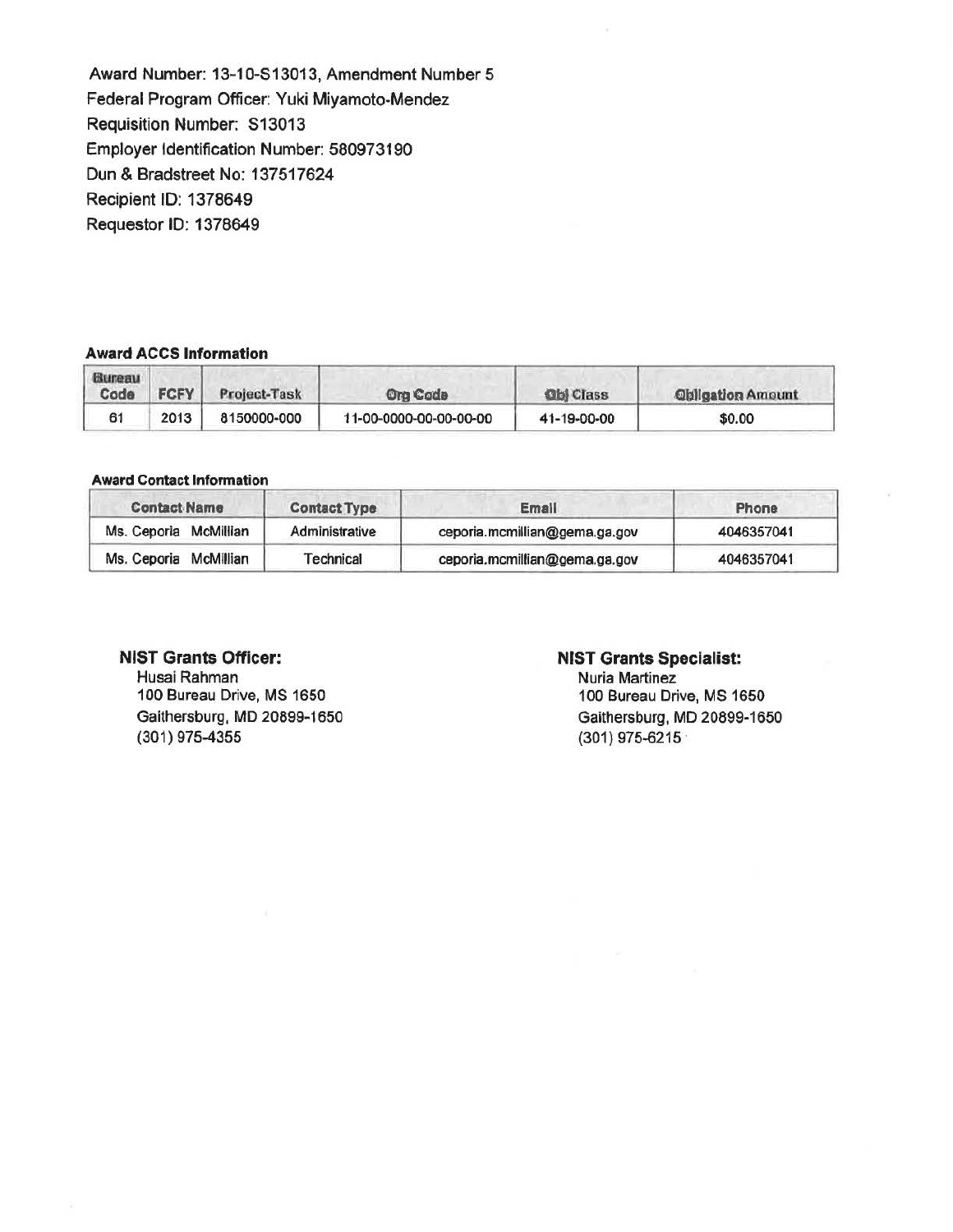Grant Award Number: 10-10-513013 Recipient Organization: Georgia Emergency Management Agency Amendment No. OS

## National Institute of Standards and Technology State and Local Implementation Grant Program Special Award Conditions

## 4. The Grants Officer's name, address, and telephone number are:

Husai Rahman National Institute of Standards and Technology 100 Bureau Drive, Mail Stop 1650 Gaithersburg, MD 20899-1650 Telephone: 301-975-4355 Fax: 301-975-6319 Email: husai.rahman@nist.gov

### 6. Revised • Award Payments Conditions

 $\blacksquare$ 

| None                                                                  |
|-----------------------------------------------------------------------|
| Agency Review required for all withdrawals (see explanation<br>below) |
| Agency Review required for all withdrawal requests over               |
| (see explanation below)                                               |
| Maximum Draw Amount controls (see explanation below):                 |
| each month                                                            |

 $\frac{1}{2}$  each month

\$\_\_\_\_\_\_\_\_\_each quarter

\$\_\_\_\_\_\_\_\_\_\_each year

1